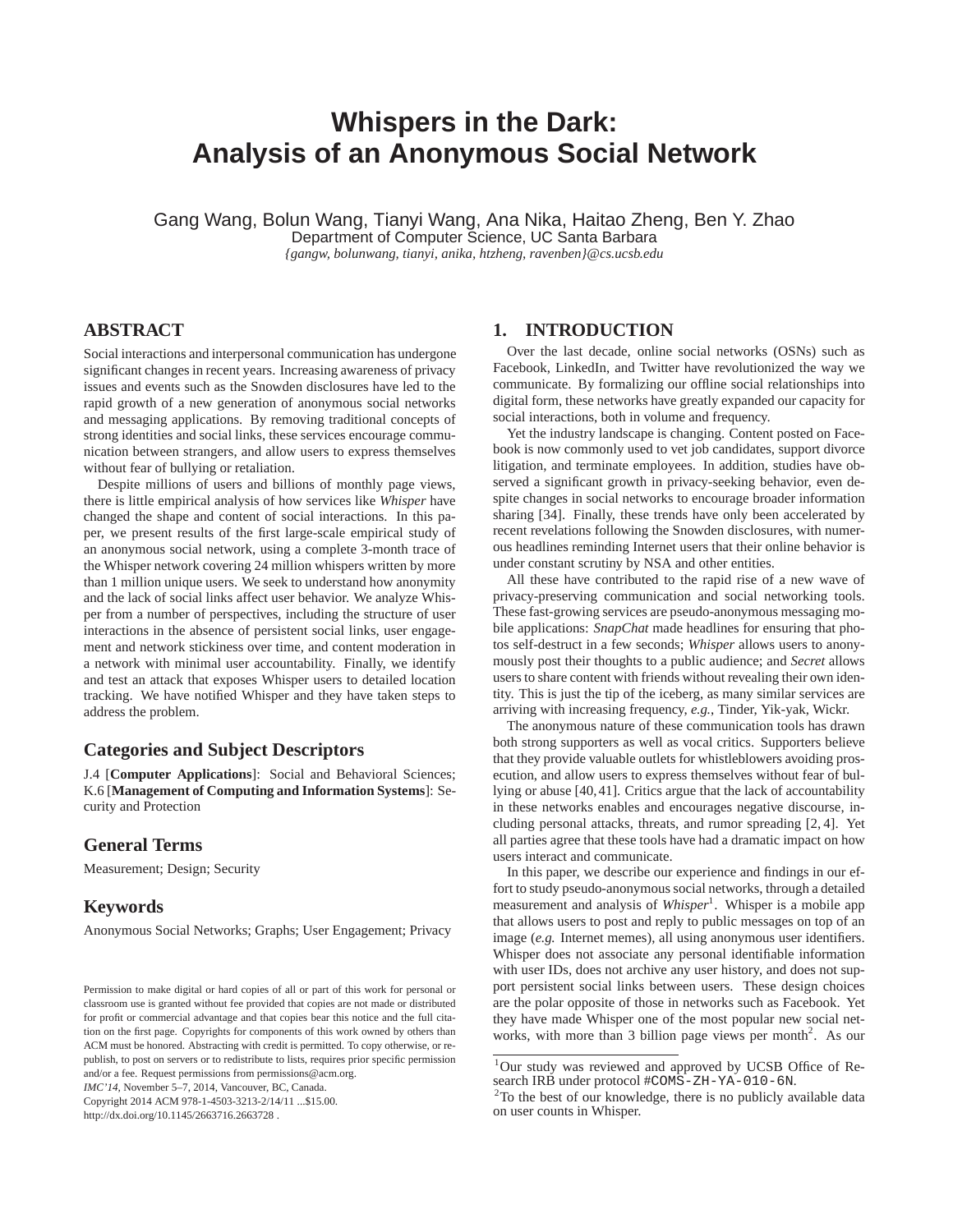working dataset, we captured 100% of the Whisper data stream for a 3-month period starting in February 2014, including more than 24 million whispers and replies written by more than 1 million unique users.

We focus our study on the net impact of anonymity in Whisper, compared to traditional social media with verified identities and social links. Given the large differences between Whisper and current leaders such as Facebook and LinkedIn, our analysis can have significant implications on future infrastructures for social networks, issues of user privacy in messaging networks, and our understanding of social behavior. More concretely, our study also sheds light on the long-term sustainability of anonymous communication networks, given the removal of persistent social links, often considered key to the "stickiness" of today's networks.

Our analysis provides several key findings.

- First, we seek to understand user interactions in the absence of social links. We build interaction graphs and compare them with those of traditional social networks like Twitter and Facebook. Not surprisingly, we find that user communication patterns show high dispersion, low clustering, significantly different from prior systems. Per user, we observe that "friends" are highly ephemeral, and strong, long-term friendships are rare.
- Second, our study of user activity over time shows that a constant stream of new users contribute significantly to content generation, and users bifurcate clearly into short-lived (1-2 days) and long-term users. We demonstrate that users can be accurately classified into either group by applying ML techniques to only 1 week's worth of activity history.
- Third, we study the question of abusive content through analysis of "deleted whispers." We show that most deleted whispers focus on adult content, and Whisper's moderation team usually deletes offensive whispers within a short time after initial posting.
- Finally, we identified a significant attack that exposes current Whisper users to detailed location tracking. We describe the attack in detail and our experiments. Note that we have already notified Whisper of this vulnerability, and they are taking active steps to mitigate the problem.

To the best of our knowledge, our work is the first detailed study on Whisper and pseudo-anonymous messaging systems as a group. Their rapid user growth on mobile platforms suggests they may offer a real challenge to today's established OSNs. We believe our initial work sheds light on these systems as new platforms for interpersonal communication, and provides insight into designs for network infrastructures to support Whisper and similar services.

# **2. BACKGROUND AND GOALS**

In this section, we briefly describe background information about the Whisper network, followed by a high level summary of the goals of our study.

### **2.1 Background: the Whisper Network**

*Whisper.sh* is a two-year old smartphone app that has become a leader in a new wave of pseudo-anonymous messaging and social communication services, including *Snapchat*, *Secret*, *Tinder*, *Yikyak*, *Ether* and *Wickr*. While detailed functionality may vary, these services generally provide ways for users to make statements, share secrets or gossip, all while remaining anonymous and untrackable.

As a mobile-only service, Whisper allows users to send messages, receive replies using anonymous nicknames. It has grown



**Figure 1: Screenshot of a sample whisper message (left) and the public stream of latest whispers (right).**

tremendously in popularity since launching in 2012, and averages more than 3 billion monthly page views as of early 2014 [16]. The functionality is very simple: the app overlays each user's short text message on top of a background image based on keywords from the message (Figure 1). The resulting *whisper* is posted to the public with the user's random or self-chosen nickname. Others can *heart* (Whisper's version of "like") a message anonymously, or post a public followup reply with their own whisper. In addition, users can send *private messages* to the author of a whisper to start a chat, and private messages are only visible to the participants.

**User Anonymity.** Whisper's focus on anonymity breaks some of the core assumptions made in traditional social networks like Facebook or Google+. First, Whisper users are identified only by randomly assigned (or user-chosen) nicknames, not associated with any personal information,  $e.g.,$  phone numbers or email addresses<sup>3</sup>. Second, Whisper servers only store public Whispers, and users' private messages are only stored on their end user devices. There is no functionality to search or browse a specific user's historical whispers or replies. Third, there is no notion of a persistent social link between users (*e.g.*, friends on Facebook, followers on Twitter). Thus users are encouraged to interact with a wide range of strangers instead of a known group of "friends."

**Public Feeds.** Without social links, users browse content from several public lists instead of the news feed of their friends (or followees). These lists include a *latest* list which contains the most recent whispers (system-wise); a *nearby* list which shows whispers posted in nearby areas (about 40 miles of radius range); a *popular* list which only shows top whispers that receive many likes and replies; and *featured* list which shows a subset of popular whispers that are hand-picked by Whisper's content managers. All these lists sort content by most recent first.

## **2.2 Goals**

In its current form, Whisper represents an ideal opportunity to study the impact of pseudo-anonymity on social networks. Three key properties make it ideal for study and analysis. First, Whisper is centralized, *i.e.* there is a single stream of data accessible to all users. Second, Whisper is amenable to periodic data gathering, *i.e.* content is unencrypted and persistent for a moderate amount of time. Third, we were able to meet Whisper's management team,

<sup>3</sup>On the server side, Whisper associates new users with a globally unique identifier (GUID), and binds it to the DeviceID of user's phone. Users can transfer their accounts (private message history) when switching to new phones via iCloud.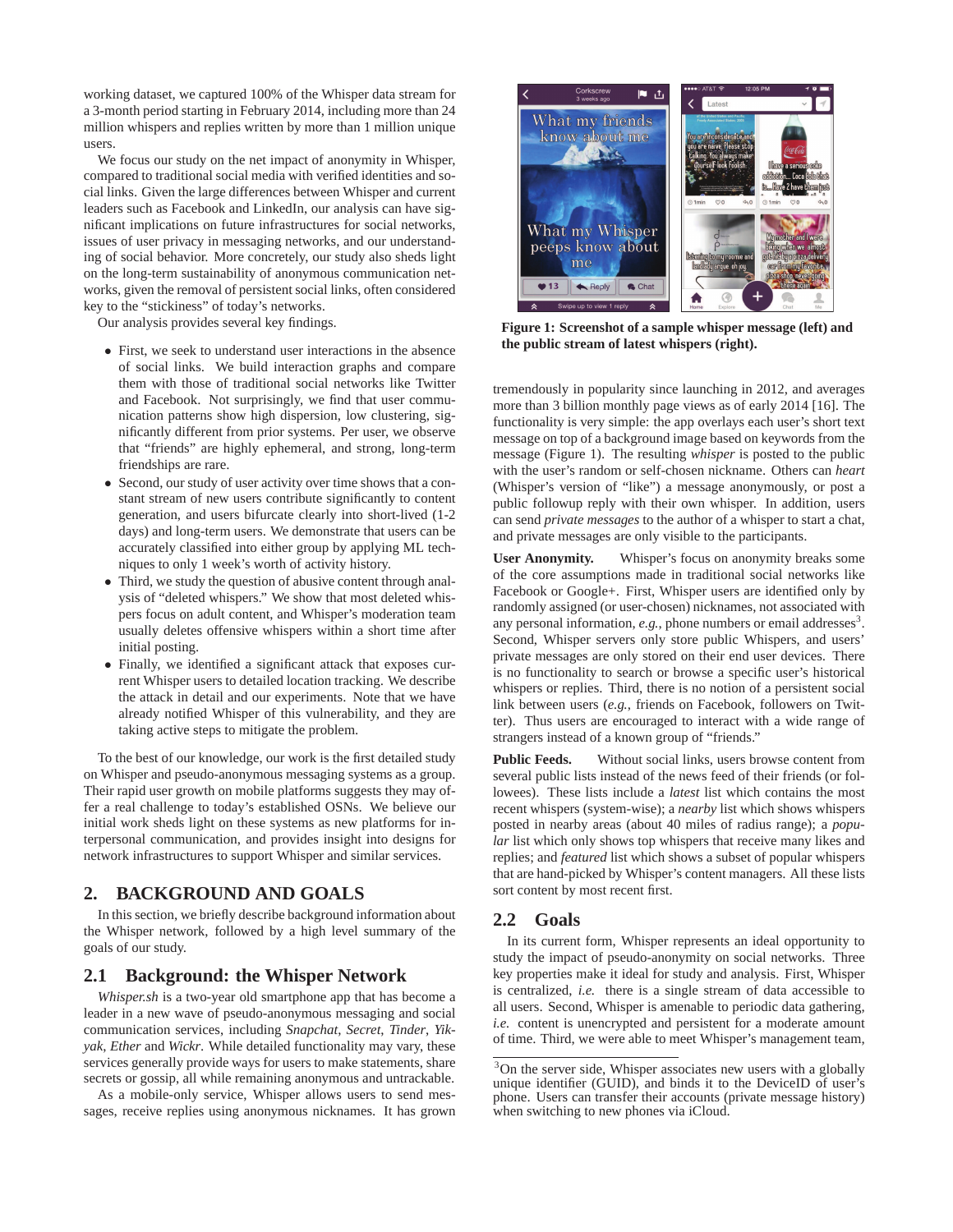and received permission to gather and analyze Whisper's public data stream.

At a high level, our primary goals are to understand how users communicate on pseudo-anonymous social networks, how anonymity affects user behavior, and its consequences on user interactions, long term user engagement, and network stability. Beyond basic analysis of the Whisper network structure, we can solidify our goals into several specific questions. First, how do whisper users interact in an anonymous environment, and do they form communities similar to those in traditional social networks? Second, does Whisper's lack of identities eliminate strong ties between users, and does it eliminate the stickiness critical to long term user engagement in traditional social networks? And given the lack of user-specific network effects, is it possible to model and predict user engagement using short term history cues? Finally, what are the implications of pseudo-anonymity on user content and user privacy?

# **3. DATA AND INITIAL ANALYSIS**

Before diving into our analysis of Whisper, we first describe our data collection methodology and collected datasets. We then describe some high level analyses of our dataset.

### **3.1 Data Collection**

Our goal is to collect whispers and their replies posted in the entire network. Given that Whisper does not archive historical data, our method is to keep crawling newly posted whispers over a long period (February to May 2014). We focus on the "latest" list, which is a public stream of the latest whispers from all Whisper users. Unlike other public lists *e.g.*, "nearby" and "popular", the "latest" list provides access to the entire stream of whispers in the network. Since Whisper does not provide a third-party API, we crawl the "latest" list by scrapping Whisper's website.

Each downloaded whisper includes a whisperID, timestamp, plain text of the whisper, author's GUID, author's nickname, a location tag, and number of received likes and replies. An author's GUID was not intended to act as a persistent ID for each user, but was implemented that way due to Whisper's dependency on a thirdparty service for private messages. Authors' GUIDs make it possible to track a user's posts over time. After we reported this issue to Whisper's management team, they removed the GUID field in June 2014. The location tag shows user location at the city and state level (*e.g.*, Los Angeles, California), and is available only if the whisper author enabled location sharing permission. Replies to a whisper are similar, the only difference is that replies are also marked with the whisperID of the previous whisper in the thread.

**Crawling.** We implemented a distributed web crawler with two components, a main crawler that pulls the latest whisper list, and a reply crawler that checks past whispers and collects all sequences of replies associated with an existing whisper. We observe that Whisper servers keep a queue of the latest 10K whispers. Running the main crawler every 30 minutes ensures that we capture all new whispers. In contrast, crawling for replies is more computationally intensive. We crawl for replies every 7 days, and check for new replies for all whispers written in the last month. In practice, we observe that whispers usually receive no followup replies 1 week after being posted.

We ran our crawler from February 6 to May 1, 2014. During this period of roughly 3 months, we collected 9,343,590 total Whispers with 15,268,964 replies and 1,038,364 unique GUIDs. Thanks to server side queues, we collected a continuous data stream despite a small number of interruptions to update crawler code. The only point of note is that, at Whisper's request on April 20, we shifted



#### **Figure 2: Number of new whispers, new replies and deleted whispers each day.**

our crawlers to crawl a different Whisper server using a new set of API calls. The shift reduced load for Whisper, but produced whispers without location tags. Since this only affected 10 days of data, we believe this has little impact on our analysis of locationbased features.

**Validating Consistency.** We further verify the completeness of the "latest" stream using a small experiment. We use HTTP requests to simultaneously crawl the "nearby" streams of 6 locations near different cities: Seattle, Houston, Los Angeles, New York, San Francisco and Chicago. We capture these streams for 6 hours, and confirm that the 2000+ whispers from 6 locations were all present in the "latest" stream during the same timeframe.

**Limitations.** There are two types of data our measurements do not capture. First, we do not capture users who only read/consume whispers but never post any content. Since these passive users do not generate visible user interactions, they are unlikely to affect the majority of our conclusions. Second, our data is limited to visible public data, and we do not have access to private messages between users. Thus our results represent a lower bound on user interactions in the system. As we discuss later, we believe there should be strong correlation between public interactions and private messages.

### **3.2 Preliminary Analysis**

Next we present some high level results on our dataset of whispers, replies and users. Our results in this section set the context for more detailed analysis on user behavior and anonymity in later sections.

**Whispers Over Time.** We begin by looking at whisper posts over time. Figure 2 shows number of new whispers and replies posted every day during our study. As shown, new content in Whisper is relatively stable, averaging 100K new whispers and 200K replies per day. One interesting observation is that in any time frame, there are significantly more replies than there are original whispers.

During our data collection, we found that a significant portion of whispers is deleted by either the author or Whisper moderators. As far as we can determine, old Whispers do not "expire" and stay on Whisper servers, and can be referenced by following a chain of replies. For deleted whispers, however, we receive an "the whisper does not exist" error when we try to re-crawl their replies. Among the 100K new whispers posted every day, roughly 18% are eventually deleted. We analyze deleted whispers in detail later in §6.

**Replies.** Users can post replies to a new whisper or other replies. Multiple replies can generate their own replies, thereby forming a tree structure with the original whisper as the root. Figure 3 and Figure 4 show total replies per whisper and the longest chain length (maximum tree depth) per whisper. Unsurprisingly,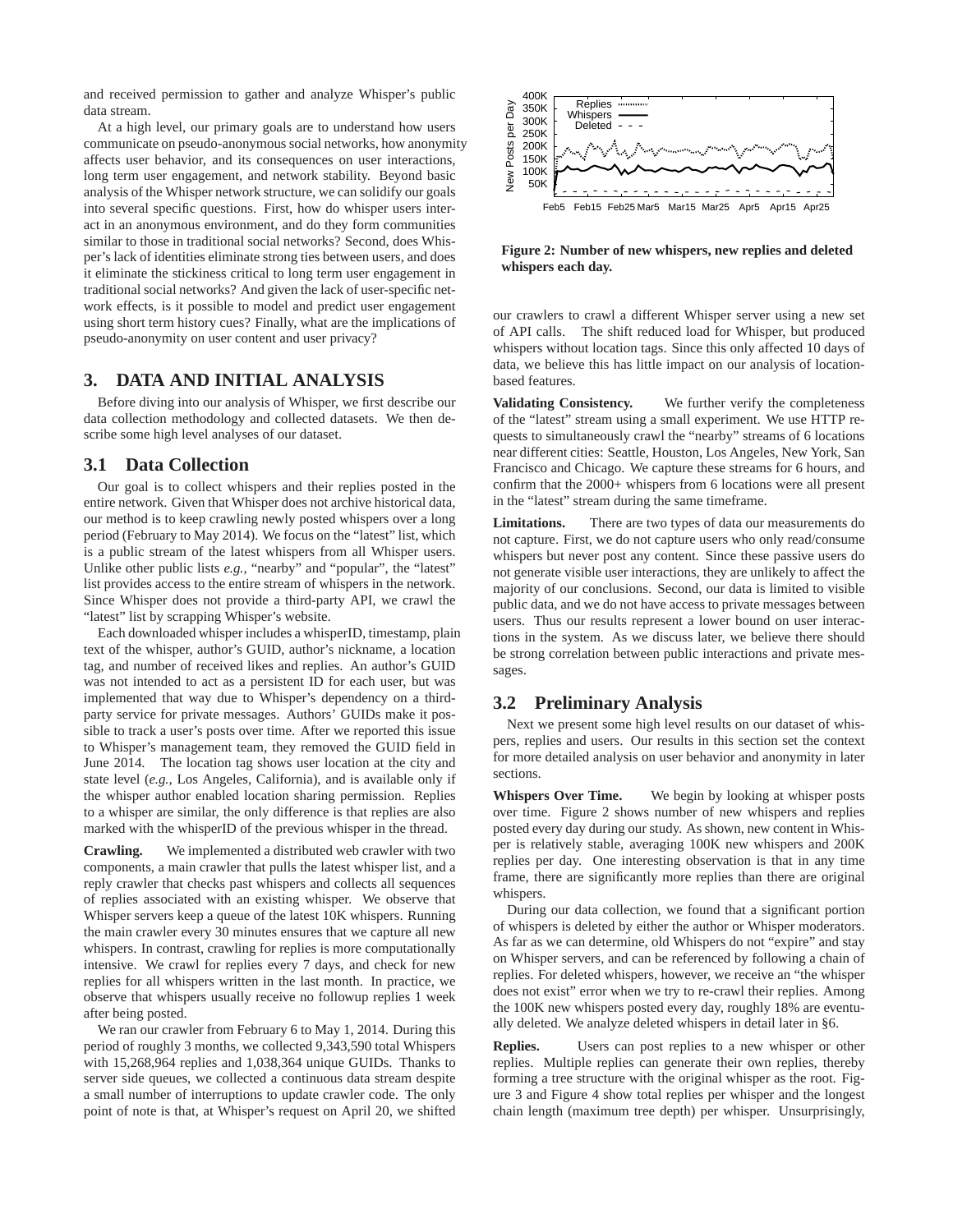

**Figure 3: Total number of replies per whisper. Figure 4: Length of longest reply chain per whisper.**

55% of whispers receive no replies. Since all whispers are posted to the same public lists, each whisper only has a short time window to attract users' attention. Among whispers with replies, roughly 25% have a chain of at least 2 replies. These essentially become threads of conversations between users.

Figure 5 plots the distribution of reply arrival time, which is the time gap between each reply and the original whisper. 54% of replies arrive within an hour of the original whisper, and more than 94% of replies arrive within a day. Only 1.3% of replies arrive a week or more after the whisper. This confirms our intuition—if a whisper does not get attention shortly after posting, it is unlikely to get attention later.

**Users.** We look at content-generated per user based on unique GUID. Figure 6 plots the number of whispers and replies posted by each user. Most users (80%) post less than 10 total whispers or replies. Roughly 15% of users only post replies but no original whispers, and 30% of users only post whispers but no replies.

**Content Analysis.** A high-level analysis of the contents of whispers shows that users post highly personal content. A search of singular first-person pronouns (*e.g.*, I, me, my, myself ) hits about 62% of all whispers. We also find a heavy usage of emotional key words. Specifically, 40% of whispers contain one of the 1,113 human mood related key words provided by WordNet Affect [33]. Finally, people often ask questions seeking advice or empathy. About 20% of whispers are questions, based on the usage of question marks and interrogatives (*e.g.*, what, why, which). These three categories effectively cover 85% of all whispers. It is clear that the anonymity provided by Whisper encourages users to post personal and intimate content without privacy concerns. We will take a closer look at "topics" of whispers in §6.

### **4. USER INTERACTIONS**

Our study begins with user interactions on Whisper. The fact that Whisper users cannot construct persistent social links between them fundamentally changes how users interact and develop friendships. In this section, we study the bidirectional interactions built from whispers and their replies, and seek to understand user interactions from three different levels. First, we study interactions at a global network level, by comparing structural properties of the Whisper interaction graph to those of traditional OSNs, *e.g.*, Facebook and Twitter. Second, we study user communities in the Whisper graph and explore key factors driving their formation. Finally, we look at interactions at per-user level to understand if users still develop strong ties (frequently interacted friends) in Whisper.

## **4.1 Whisper Interaction Graph**

We first compare the interaction graph of Whisper with those of traditional online social networks (Facebook and Twitter). Our goal is to understand whether the lack of social links in Whisper fundamentally changes users' interaction patterns at an aggregate



**Figure 5: Time gap between reply and original whisper.**

**Figure 6: Whispers and replies posted per user.**

network level. We build a Whisper interaction graph based on whispers and replies, and compare its structure to those of graphs constructed from Facebook wall posts and Twitter retweets.

**Building Interaction Graphs.** We build the Whisper interaction graph based on whispers and followup replies, which are the primary publicly visible interactions in Whisper. The result is a directed interaction graph, where nodes are users and edges represent reply actions. For example, if user  $A$  posts a reply whisper to  $B$ 's whisper, we build a directed edge from  $A$  to  $B$ . Only direct replies are used to build edges. We remove disconnected singleton nodes from the graph. We produce a main interaction graph from our 3 month dataset (*Whisper-all*).

For comparison, we also build interaction graphs for Facebook and Twitter, based on anonymous datasets from our prior work [39, 42]. Both datasets crawled historical data that covers user interactions over at least 3 months. We built a directed interaction graph using Facebook wall post data: if user A posts on user B's wall, we create a directed edge from  $A$  to  $B$ . For Twitter, we built the graph based on retweet interactions: if user A retweets a tweet from B, we create a directed edge from  $A$  to  $B$ . To match the 3-month time coverage of Whisper graph, we build similar Facebook and Twitter graphs each using data covering 3 month periods. Table 1 shows the key statistics of all three interaction graphs.

**Degree Distribution and Fittings.** Users in Whisper show much higher average degree than users in Facebook and Twitter, meaning users interact with a larger sample of other users. We determine the best fitting function for each graph's degree distribution using 3 commonly used fitting functions for social graphs, power law  $(P(k) \propto k^{-\alpha})$ , power law with exponential cutoff  $(P(k) \propto k^{-\alpha} e^{-\lambda k})$  and lognormal  $(P(k) \propto e^{\frac{(ln x - \mu)^2}{2\sigma^2}})$  [14, 39]. We follow the fitting method in [10] and use Matlab to compute fitting parameters and accuracy (R-squared values), and show the results in Figure 7. For both the Whisper and Facebook graphs, the out-degree distribution looks similar to the in-degree distribution. For brevity, we only show the in-degree distribution for each graph. Intuitively, Facebook was designed to emulate offline social relationships, and the prevalent bidirectional interactions lead to symmetric in- and out-degree distributions. For Whisper, user interactions are largely random between users. In contrast, Twitter's in-degree and out-degree distributions are significantly different. It's well known that Twitter is more of an information dissemination medium than a social network, and interactions are highly asymmetric [25].

**Clustering Coefficient.** Clustering coefficient is the ratio of the number of connections that exist between a node's immediate neighbors over all possible connections that could exist. It measures the level of local connectivity between nodes. Clustering coefficient in the Whisper graph (0.033) is much smaller than that of Facebook (0.059) and Twitter (0.048). The cause is clear: Whisper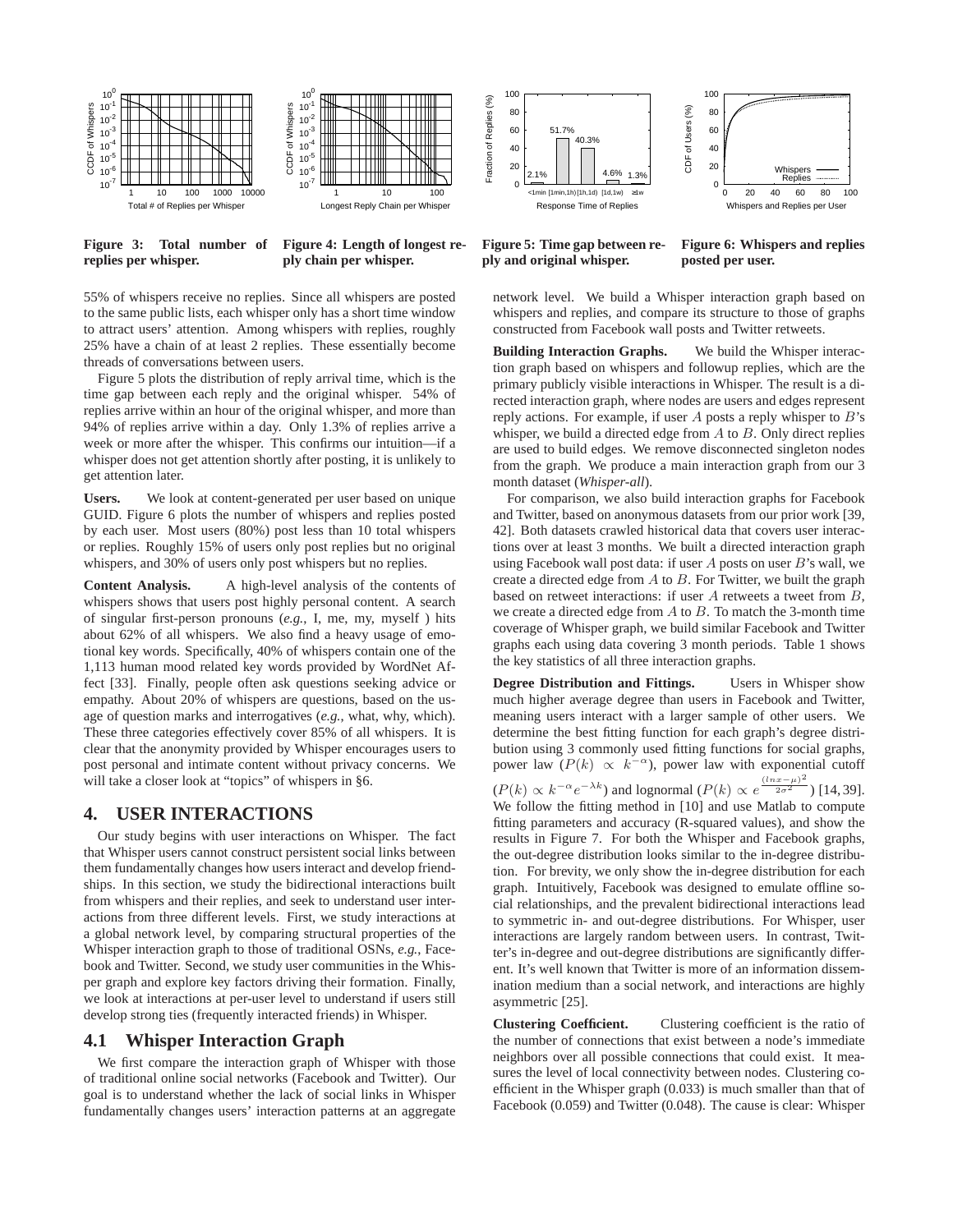

**Figure 7: Degree distribution and fitting result.**

| Graph    | # of Nodes | # of Edges | Avg. Degree | Clustering Coef. | Path Length<br>Avg. $_1$ | Coef<br>Assortativity ( | Largest SCC | Largest WCC |
|----------|------------|------------|-------------|------------------|--------------------------|-------------------------|-------------|-------------|
| Whisper  | 690K       | 531K       | 9.47        | 0.033            | 4.28                     | $-0.01$                 | 63.3%       | 98.9%       |
| Facebook | 707K       | .260K      | 1.78        | 0.059            | 10.13                    | 0.116                   | 21.2%       | 84.8%       |
| Twitter  | 4.317K     | 16.972K    | 3.93        | 0.048            | 5.52                     | $-0.025$                | 14.2%       | 97.2%       |



users are highly likely to interact with complete strangers, who are highly unlikely to interact with each other.

**Average Path Length.** Average path length is the average of all pairs of shortest paths in the graph. Given the size of our graphs, it's impractical to compute the shortest path for all node pairs. Instead, we randomly select 1000 nodes in each graph and compute the average shortest path from them to all other nodes in the graph. The result shows that Whisper graph has the shortest average path length of the 3 networks. This is again intuitive, since the formation of interactions between random strangers creates numerous shortcuts in the graph, thereby shrinking the average path length. Considering Whisper's high average degree, low clustering level and short average path length, Whisper exhibits more properties of a random graph [38] than those of a "small-world" network like Facebook and Twitter.

**Assortativity.** Assortativity coefficient measures the probability for nodes in a graph to link to other nodes of similar degrees. Assortativity  $> 0$  indicates that nodes tend to connect with other nodes of similar degree, while assortativity  $\lt 0$  indicates that nodes connect to others with dissimilar degrees. Our result shows the assortativity coefficient of Whisper graph is very close to zero (-0.011), which closely resembles a random graph [29]. In contrast, similar users tend to flock together in social networks with bidirectional links (*e.g.*, Facebook), producing positive assortativity (0.116). In Twitter, large numbers of normal users follow celebrities and notable figures, thus producing a more negative assortativity (-0.025).

## **4.2 Communities in the Interaction Graph**

Next, we analyze the presence of community structures in Whisper's interaction graph. Communities are defined as groups of nodes that are densely connected within but sparsely connected to the rest of the network, *i.e.* high modularity. We seek to answer two key questions. First, without persistent social links, do Whisper users still form communities in the interaction graph? Second, if so, what's the key factor driving the formation of user communities?

**Community Detection.** We start by applying community detection algorithms to Whisper graphs to examine whether community structures exist. We choose two widely used community detection algorithms Louvain [7] and Wakita [37]. We compute the *modularity* of the resulting communities. Modularity [28] is a well accepted metric used for community detection, which measures the difference between the fraction of links within the communities and



**Figure 8: % of users in top regions per community. Users within a community are highly skewed to one region.**

| Community (size) | Top 4 Region (% of users)                     |
|------------------|-----------------------------------------------|
| $C_1$ (61,686)   | NY (11), NJ (10), CT (4.8), CA (4.2)          |
| $C_2$ (39,824)   | England (61), Wales (3.5), CA (1.1), TX (0.9) |
| $C_3(28,342)$    | $CA(62), TX(1.5), England(1.2), AZ(0.9)$      |
| $C_4(22,010)$    | IL (37), WI (21), IN (4.5), CA (1.5)          |
| $C_5$ (16,017)   | CA (64), England (1.4), TX (1.3), NY (0.8)    |

#### **Table 2: Top 5 biggest communities and their top regions.**

the expected fraction when links are randomly connected. Modularity ranges from −1 to 1, and higher values represent stronger communities in the graph.

To capture user interactions using the graph, we weigh graph edges based on the number of interactions between the two nodes. Also we focus this analysis on the biggest weakly connected component, which contains 99% of all nodes. Applying Louvain produces average modularity of communities of 0.4902 for Whisper. In practice, modularity  $> 0.3$  indicates significant community structure in a graph [24]. We confirm our results using the Wakita community detection algorithm, and find a resulting modularity of 0.409 (also above 0.3). As a point of reference, modularity scores of existing social graphs include Facebook (0.63), Youtube (0.66) and Orkut (0.67) [24]. Not surprisingly, the relatively weak communities in Whisper match other observations including low clustering activities and weak ties.

**User Communities vs. Geolocation.** The natural followup question is, why are there any communities in Whisper at all? If user interactions are random, then shouldn't all interactions be uniform? Our hypothesis is that this is due to the "nearby" functionality in Whisper, which allows users to browse (and likely reply to) whispers posted by people in nearby areas. Our intuition is that the nearby stream drives users to interact more often with others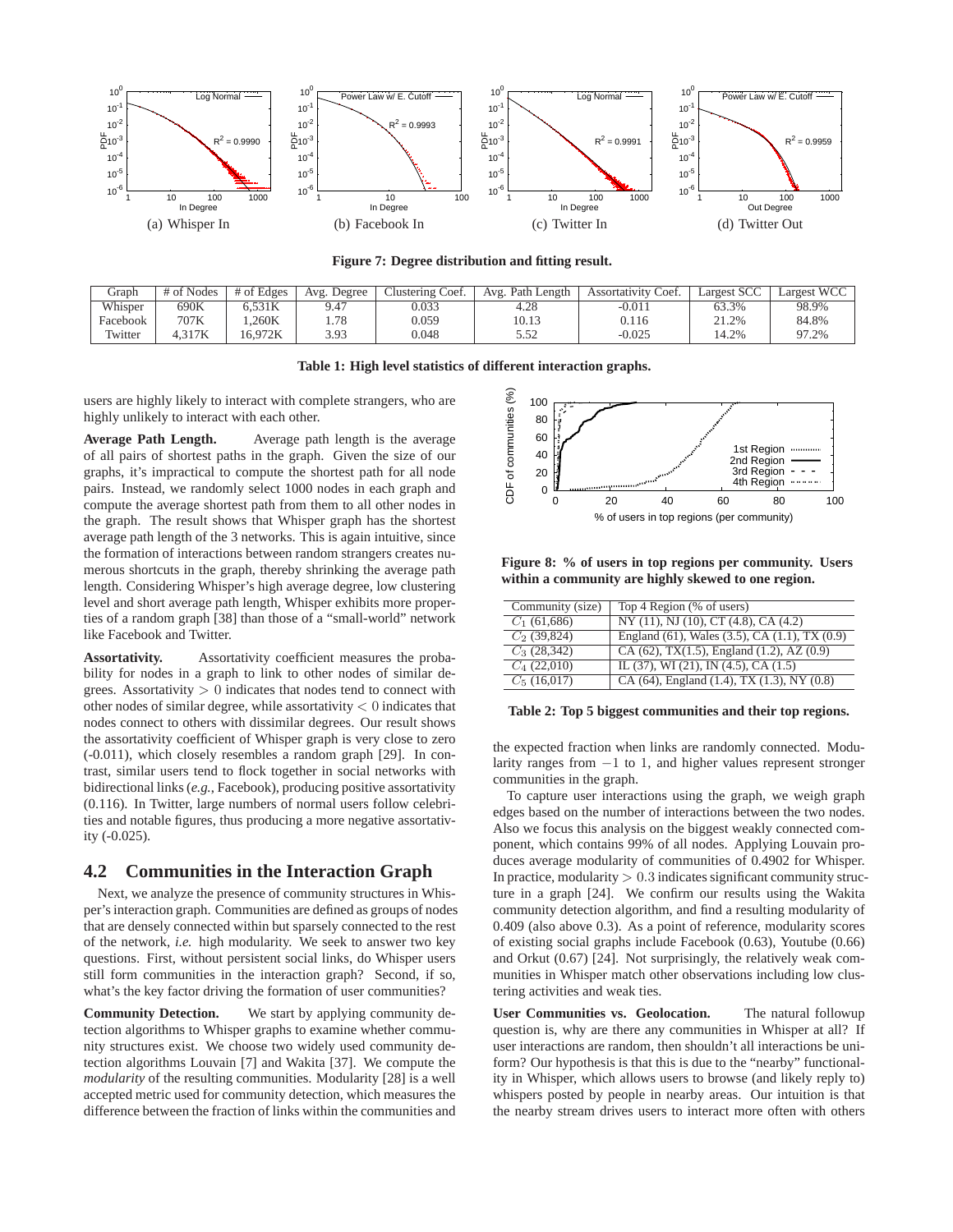

**Figure 9: The distribution of users' interaction among their acquaintances, for different % of interactions.**

**tances, and those that users interact** > **once and across whispers.**

**Figure 10: Number of user's acquain-**

**Figure 11: Users pairs with interaction across whispers: lifespan vs. # of interactions.**

in the same geographic locale, thus helping geographically driven communities form in the interaction graph.

To test this idea, we examine the most prevalent geographic regions for users in each community. If geo-factor is the key driving force to form communities, then the community should be dominated by users from the same location. Table 2 shows the top 5 Whisper communities generated by Louvain and their corresponding top regions. Here we use "state" or "province" level location tags. We find that the top 5 communities all confirm this: the majority of users are skewed to a single region or several geographically adjacent regions (*e.g.* NY, NJ and CT for  $C_1$ ).

To quantify this phenomenon across all communities, we plot in Figure 8 the fraction of users in the top four geographic regions per community. Louvain produces 912 communities with varying sizes, and we only consider the largest 150 communities which together cover >90% of users. Again the results confirm our hypothesis, community membership is dominated by the top region or top 2 regions. This strong geographic locality in interactions confirms that the "nearby" stream plays an important role in the formation of Whisper communities. While other factors may contribute to the formation of user communities (*e.g.*, users' shared topics and interests, time zones), we leave their analysis to future work.

### **4.3 User Interactions and Strong Ties**

Finally, we analyze user interactions and implicit social links at the per-user level. Recall that Whisper's lack of persistent identities and social links encourages users to interact with strangers. In the following, we seek the answers to two key questions. First, do users have a fixed set of "friends" that they frequently interact with? Such friendships could have formed despite the anonymous nature of Whisper nicknames. Second, how likely are any strong ties the result of offline friendships?

**Per-user Interaction.** We search for potential friendships (*i.e.* strong ties) by looking for pairs of users who interact more frequently with each other than with others. For convenience, we call the set of people that a user interacts with (regardless of direction) as her *acquaintances*. For each user, we compute a distribution of her interactions across her top acquaintances, and look for *skew* in her interactions with all acquaintances. We select several points (50-, 70- and 90-percentiles) from each user's distribution and aggregate them in a CDF to show the percentage of top acquaintances involved (Figure 9). To avoid statistical outliers, we only include users with at least 10 interactions.

We find user's interactions are distributed rather evenly across acquaintances. Take the 90-percentile line for example, for nearly all the users (∼90%), more than 70% of their acquaintances are responsible for 90% of their interactions. This relatively low skew in Whisper is exactly the opposite of traditional OSNs like Facebook,

where a small fraction of friends (strong ties) are responsible for the vast majority of user's interactions [39].

**Interaction across Whispers.** Across a user's acquaintances, we look for potential strong ties, *i.e.* acquaintances with whom the user interacts often. Figure 10 shows user's number of total acquaintances, acquaintances that users interacted more than once, and acquaintances that users interact more than once *using multiple whisper threads*. In Whisper, it's common for people to interact more than once under the same whisper. However, it's rare to talk with the same person across different whispers, because keeping track of a particular user via their anonymous nickname is difficult. As shown in Figure 10, only 13% of users have acquaintances that they interact with across whispers.

We then select those user pairs who have interacted across whispers for further analysis. In total, there are 503K such user-pairs. Figure 11 presents the heat map of these user-pairs' lifespan (timespan between their first and last interaction) and their number of interactions across whispers. Note that the color palette is log-scale the vast majority of user pairs are stacked at the left bottom corner, indicating short-lived, low-interaction relationships. Only a very small fraction of outliers (right top corner) achieved long-term and frequent interactions.

**Friends or Random Encounters?** Even though the strong ties are outliers, it is interesting to explore how could these user-pairs constantly interact with each other *across whispers*: Are these pairs of offline friends who actively track each other in the public feeds (using nicknames), or are these simply users who bump into each other often by chance? We realize this is a very hard question to answer deterministically. But we have a key intuition: if these interactions are truly random, then it is highly likely that these two users are co-located in same geographic area, particularly areas with a sparse population of Whisper users. Then as long as the two users actively post whispers, they have a good chance to see each other in the nearby list.

Now we use our data to test this intuition. For user-pairs with cross-whisper interactions, we first examine their geographic distances<sup>4</sup>. We find that among 503K user pairs, 90% have two users co-located in the same "state" and 75% have their distance <40 miles which is the maximum range of the nearby stream. Figure 12 shows the correlation between geo-distance and the interaction frequency of user pairs. Each stacked bar adds up to 100%, and each category represents user pairs with different interaction level (*i.e.* number of interactions across whispers). It shows that frequent interactions are more skewed to users that are geographically close to each other.

<sup>4</sup>This is the distance between two user's city-level tags. The GPS coordinates of each city are obtained from Google Geocoding API.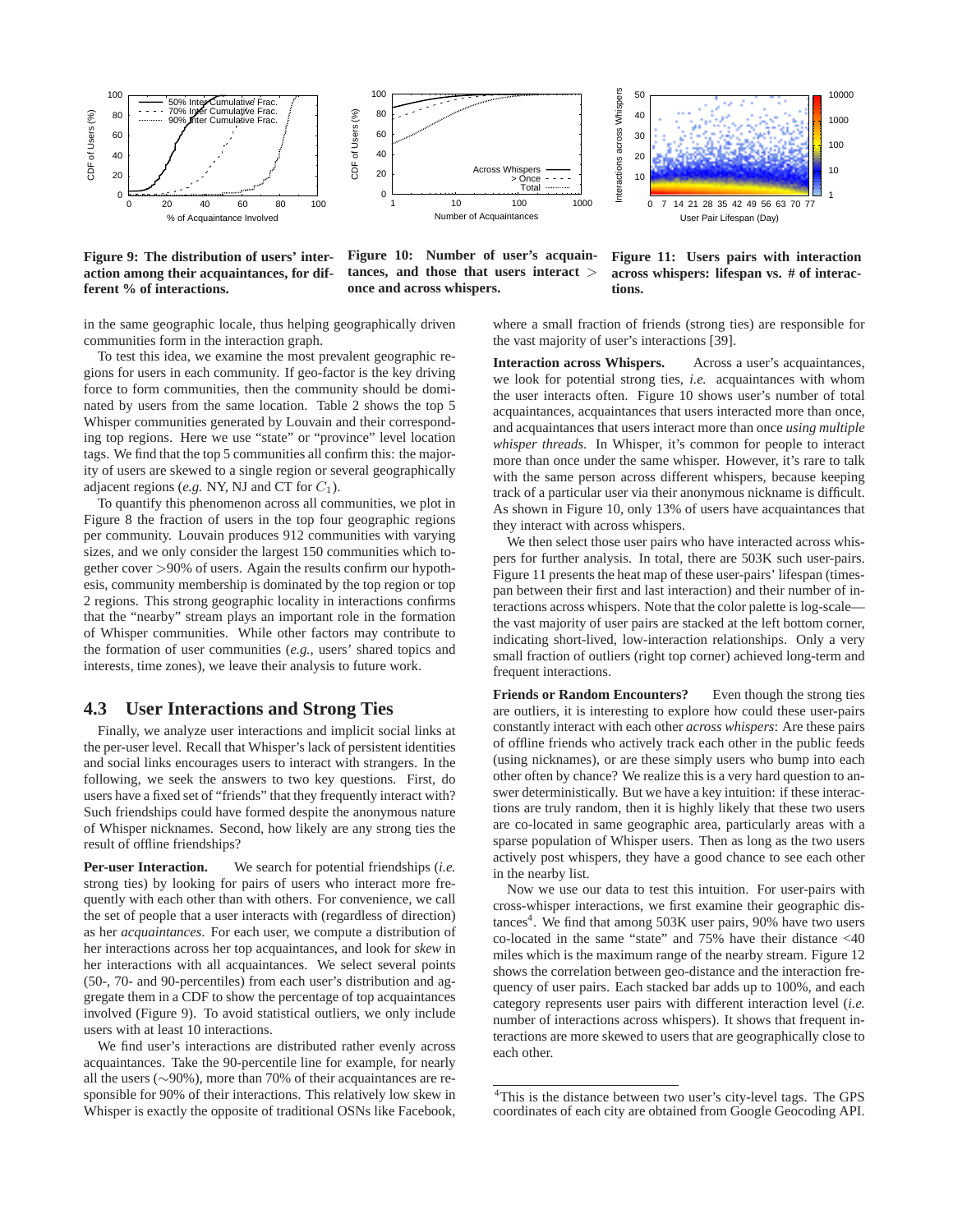

**Figure 12: For all user pairs, distance between two users vs. # of interactions of the user pair.**



**Figure 15: The growth of user population in our dataset over time.**



**Figure 13: For nearby user pairs, user population in nearby areas vs. # of interaction of the user pair.**





**Figure 14: For nearby user pairs, total # of whispers vs. # of interactions of the user pair.**



**Figure 16: # of whispers and replies by new and old users per week.**

**Figure 17: User's active lifetime over staying time in our dataset.**

Then we further examine these pairs co-located in nearby areas (*i.e.* distance <40 miles). More specifically, we analyze two factors that potentially impact users' likelihood of chance encounters—the user population in the geographic area and total number of whispers posted by the two users (Figure 13 and Figure 14). Intuitively, the smaller user population in the same nearby area, the higher chance to encounter the same person in the nearby list again and again. Similarly, the more whispers two users post, the more likely they encounter each other and form interactions. Here the user population is estimated by the total number of unique users that have the same city-level location tags with the paired users. Both results confirm our intuition. As user population density decreases and as the number of user posts increases, the probability of more frequent user-pair interactions also increases.

In summary, our analysis suggests strong ties are extremely rare in Whisper. We also find strong ties are skewed to user-pairs who have a higher chance to encounter each other (*i.e.* active users that are co-located in areas with sparse user population). Thus while it is possible to develop strong relationships from Whisper interactions, such relationships are likely heavily influenced by geographic density and user whisper frequency. Note that our analysis relies on only public interactions and do not include private messages. Intuitively, we believe users' private interactions should correlate with their public interactions, and we can predict user pairs with private interactions from their public interactions. Prior work also confirms that public interactions are more informative when modeling strength of ties than private communications [13, 22].

### **5. USER ENGAGEMENT**

Thus far our analysis shows Whisper users tend to interact with strangers rather than stable friends. The negative consequence is that a lack of strong ties usually produces a less "sticky" network, *i.e.* fewer disincentives to prevent users from leaving [11]. This raises a natural question: without strong ties, can Whisper users stay engaged in the network in the long run?

In this section, we seek to consider this question by looking at *per-user* engagement. First, we examine user engagement over time to understand user attrition in the 3 month period of our dataset. Second, we evaluate a machine learning classifier and show that we can accurately predict whether users stay engaged in the system using only a short history of their actions after their first post. We use experiments to determine key signals that indicate a user's intention to leave. Note that our analysis is limited to "active" users who have posted at least 1 whisper or reply, and does not include passive users who consume but do not contribute content.

# **5.1 User Engagement Over Time**

We start with basic analysis of user activity over time using three metrics: user population growth, content contribution by new versus existing users, and the distribution of users' active lifetime.

**User Population Growth.** Figure 15 shows the total number of users over time (11 weeks) in our dataset. Each bar shows a breakdown of new users who just joined that week (new) and the existing users we observed before that week (existing). We observe a stable arrival rate of new users to the network, roughly 80K new users per week. Recall that the daily new posts (whispers and replies) in the entire network remain roughly stable (see Figure 2), despite the growth in users. This indicates there are an ongoing number of users who "disengage," *i.e.* stop posting whispers or replies.

**Content by New and Existing Users.** This motivates us to look at the relative contribution of content by new and existing users. Figure 16 shows the breakdown of posts (whispers plus replies) by users who showed up for the first time in the current week (new) and users who showed up before this week (existing). We find that new users make significant contributions to the overall whisper stream  $(> 20\%)$ . However, as more and more users transition from new to "existing users," content generation by existing users does not grow significantly over time. This confirms our intuition that a certain portion of users are disengaging over time.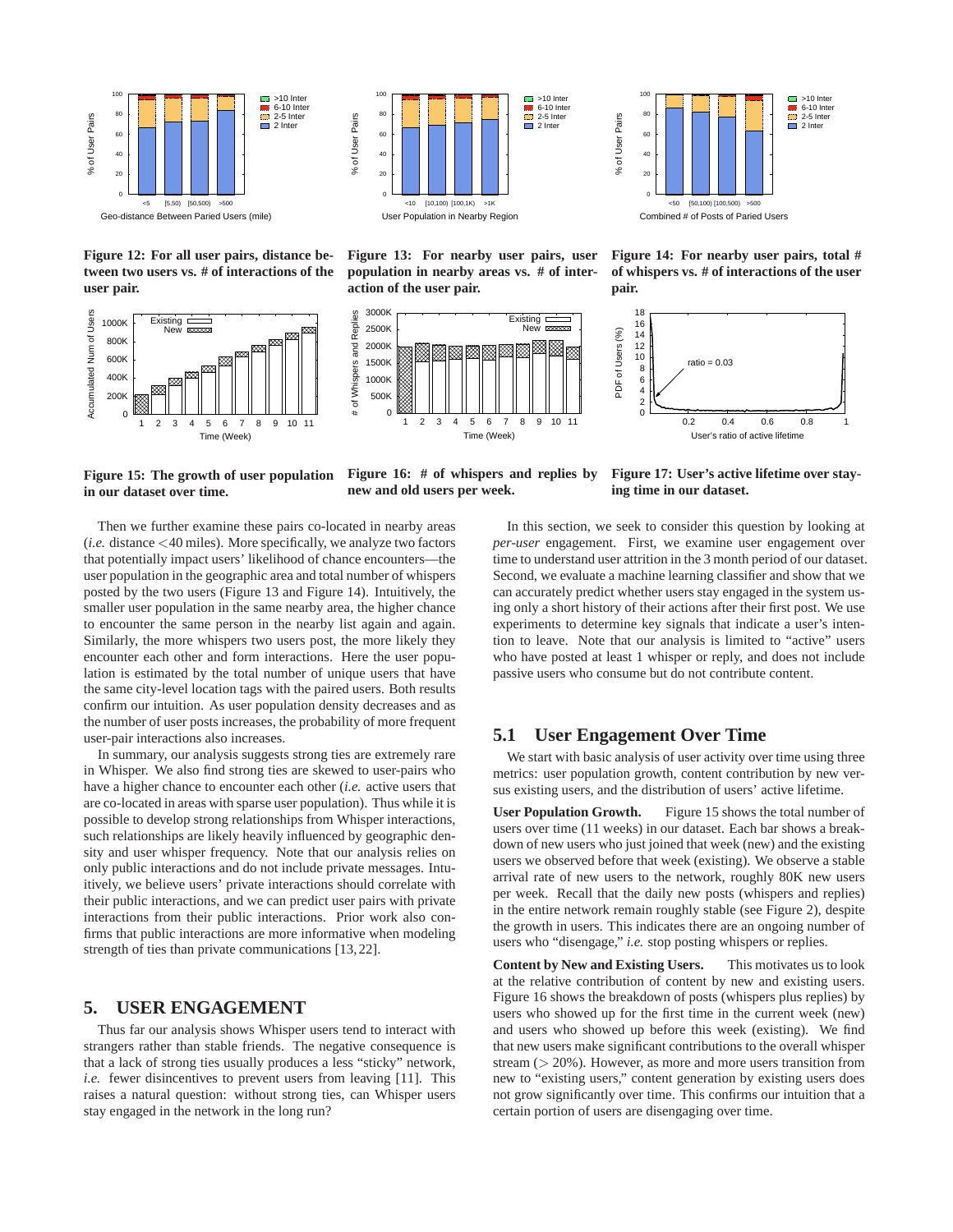Per-user Active Period. Next, we focus on individual users and examine how long users stay active before they disengage. More specifically, we compute their active "lifetime" (timespan between their first and last posts) over their staying time in the dataset (timespan between a user's first post and the last date of our data collection). Given our focus on long-term activity, we exclude users who just recently joined during the last the month of our data collection. Thus for Figure 17, we only consider users who have been in our dataset for at least one month (70.3% of all users).

Figure 17 shows the distribution of user's ratio of active lifetime (PDF). Users are clearly clustered into two extremes: one major cluster around an extremely low ratio (0.03), representing those who quickly turned inactive in 1 or 2 days after their first post; another major cluster around 1.00, representing users who remain active for their entire time in the dataset (at least 1 month). Similar patterns have also been observed in other user generated content (UGC) networks, such as blogs and Q&A services [17]. If we set a threshold for active ratio at 0.03, these "try and leave" users account for 30% of all users. This explains our observation in Figure 16—because a significant portion of users become inactive quickly, the overall content posting rate remains stable despite a significant number of new users joining the network.

### **5.2 Predicting User Engagement**

A key observation of the above analysis is that Whisper users tend to fall into one of two behavioral extremes—either staying active for a long time, or quickly turning inactive (Figure 17). The bimodal nature of the distribution hints at the potential to classify users into the two clusters.

Here, we experiment with machine learning (ML) classifiers to determine if we can predict long term user engagement based on their early behavior after their first post (in our dataset). We seek to answer three key questions: First, is this prediction even possible? Second, what ML models produce the most accurate predictions? Third, what early-day signals can most strongly indicate a user's intention to leave?

We take three steps to answer the above questions. First, we collect a set of behavioral features based on users' activities in their first  $X$  days on Whisper, ideally with a small value for  $X$ . Second, we use these features to build different machine learning classifiers to predict long term user engagement. Finally, we run feature selection to determine the features that provide the best early signals indicating which users might disengage.

**Features.** We explore multiple different classes of features (20 features in all) to profile users' behavior during their first  $X$  days. Out of these, we will select the most essential features.

- *Content posting features (F1-F7).* 7 features: user's number of total posts, number of whispers, number of replies, number of deleted whispers, and number of days with at least one post/whisper/reply.
- *Interaction features (F8-F15)*. 8 features: ratio of replies in total posts, number of acquaintances, number of bi-directional acquaintances, outgoing replies over all replies, maximum number of interactions with the same user, ratio of whispers with replies, and average number of replies and likes per whisper.
- *Temporal features (F16-F17):* 2 features: average delay before first reply to user's whisper; average delay of user's replies to other users' whispers.
- *Activity trend (F18-F20):* 3 features: we equally split each user's first  $X$  days into three buckets and record the number of posts in each bucket (First, Middle and Last). We



**Figure 18: Prediction result using Random Forests and SVM. The model performance is evaluated by accuracy (left) and Area under ROC curve (right) .**

compute 2 features as  $\frac{Midde}{First}$  and  $\frac{Last}{First}$ . Finally, whether the number of posts decreases monotonically across the three buckets.

**Classifier Experiments.** To build a training set for our classifiers, we focus on users that have at least a month's worth of activity history in our dataset (730K users). We select a set of "short-term" users who tried the app for 1-2 days and quickly disengaged (no more posts). Using results from Figure 17, we randomly sample 50K users from those whose active lifetime ratio < 0.03 as the *Inactive* set. We then choose a random sample of 50K users whose active lifetime ratio > 0.03 to form the *Active* set.

Our goal is to classify the two sets of users solely based on users' activities in their first  $X$  days, and we use 1, 3 and 7 as values of  $X$ . We build multiple machine learning classifiers including Random Forests (RF), Support Vector Machine (SVM) and Bayes Network (BN), using implementations of these algorithms in WEKA [19] with default parameters. For each experiment, we run 10-fold cross validation and report classification accuracy and area under ROC curve (AUC). Accuracy refers to the ratio of correctly predicted instances over all instances. AUC is another widely used metric, with higher AUC indicating stronger prediction power. For instance,  $AUC > 0.5$  means the prediction is better than random guessing.

The experiment results with Random Forests and SVM are shown in Figure 18. The Bayesian results closely match those of SVM, thus we omit them for brevity. We make two key observations. First, behavioral features are effective in predicting future engagement. The accuracy is high (75%) even when only using users' first-day data (RF). This confirms that users' early actions can act as indicators of their future activity. If we include a week's worth of data, we can achieve accuracy up to 85%. Second, we find different classifiers achieve similar performance given 7 days of data. However, their results diverge when they are constrained to using less data (*e.g.*, 1-day). With less data, Random Forests produce more accurate predictions than SVM and Bayesian networks.

Feature Selection. Finally, we seek to identify the most powerful signals to predict a user's long-term engagement. To find the answer, we perform feature selection on the 20 features. More specifi-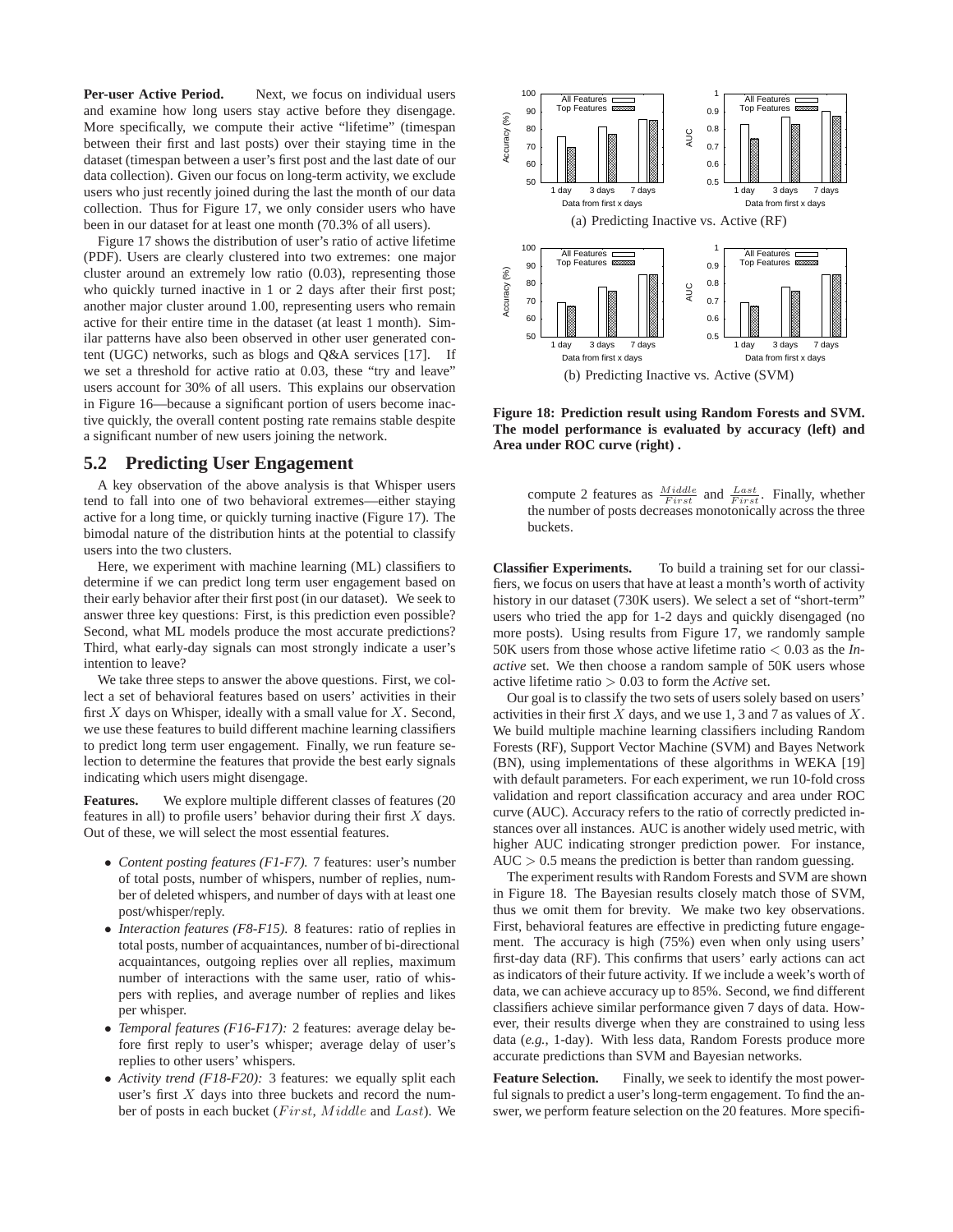|                | <b>Observation Time Frame</b> |                       |                       |  |  |  |
|----------------|-------------------------------|-----------------------|-----------------------|--|--|--|
| Rank           | 1 day                         | 3 days                | 7 days                |  |  |  |
|                | Interact- $F9(0.15)$          | Post-F5 (0.27)        | Post-F5 $(0.46)$      |  |  |  |
| $\overline{2}$ | Interact- $F11(0.12)$         | Trend-F19 (0.18)      | Post-F6 $(0.31)$      |  |  |  |
| 3              | Interact- $F10(0.11)$         | Post-F6 $(0.18)$      | Trend-F19 (0.28)      |  |  |  |
| 4              | Interact- $F12(0.11)$         | Interact- $F9(0.16)$  | Post-F1 $(0.27)$      |  |  |  |
| 5              | Trend-F18 (0.05)              | Post-F1 $(0.16)$      | Post-F7 $(0.23)$      |  |  |  |
| 6              | Interact- $F15(0.04)$         | Post-F7 $(0.13)$      | Trend-F20 (0.21)      |  |  |  |
| 7              | Post-F1 $(0.04)$              | Interact- $F15(0.12)$ | Interact- $F15(0.21)$ |  |  |  |
| 8              | Interact- $F8(0.04)$          | Interact- $F11(0.12)$ | Post-F2 $(0.19)$      |  |  |  |

**Table 3: The top 8 feature and its categories ranked by information gain (values shown in parentheses).**

cally, we rank features based on *Information Gain* [18], which measures feature's distinguishing power over the two classes of data. We list the top 8 features in Table 3. As expected, prediction power varies significantly, and information gain drops off quickly (particularly for 1 day) after the top 4 features. To validate their prediction power, we repeat each experiment with only their top 4 features. The results in Figure 18 show that the top 4 features achieve most of the accuracy of the entire classifier, but with much less complexity.

Then we take a closer look at the top features. First, we note that the 1-day classifier relies on different set of features compared with 3- and 7-day classifiers. The 1-day models rely heavily on *interaction features*. Intuitively, the model predicts whether a user will stay engaged based on how actively the user participates in social interactions. If a user received many replies or actively replied to others on her first day, there's a high chance for this user to stay longer. For 3- and 7-day models, we find that the key features shift to user's *content posting* and *activity trend* features. This means once we monitor the users for a longer period, the user's intention to stay or leave can be more accurately reflected in her posting frequency and volume, and whether that activity is declining over time.

**Engaging Users with Notifications.** Stimulating user engagement is a key goal for any new service. One tool Whisper has already deployed is push notifications that deliver the "whisper of the day" to users' mobile device every evening between 7 and 9pm. The exact notification time varies each day and between Android and iOS devices. To examine the impact of these notifications, we conduct a small experiment. We monitor the notification time on 5 different phones every day for 6 days. We look at user activity in the Whisper stream for 5 minute and 10 minute intervals following the notifications, and find no statistically significant increase in new replies or whispers compared to other 5 or 10 minute windows between 7 and 9pm. This means that while these notifications may serve to engage users to read popular whispers, there is no significant increase in new whispers or replies as a result.

# **6. CONTENT MODERATION IN WHISPER**

Anonymity facilitates free speech, but also inevitably fosters abusive content and behavior [21, 35]. Like other anonymous communities, Whisper faces the same challenge of dealing with abusive content (*e.g.*, nudity, pornography or obscenity) in their network. In addition to a crowdsourcing-based user reporting mechanism, Whisper also has dedicated employees to moderate whispers [16]. Our basic measurements (§3.2) also suggest this has a significant impact on the system, as we observed a large volume of whispers (>1.7 million) has been deleted during the 3 months of our study. The ratio of Whisper's deleted content (18%) is much higher than traditional social networks like Twitter (<4%) [1, 30].

| <b>Topic</b>     | <b>Top 50 Keywords Most Related to Deleted Whispers</b>       |
|------------------|---------------------------------------------------------------|
| Sexting $(36)$   | sext, wood, naughty, kinky, sexting, bj, threesome,           |
|                  | dirty, role, fwb, panties, vibrator, bi, inches, lesbians,    |
|                  | hookup, hairy, nipples, freaky, boobs, fantasy, fantasies,    |
|                  | dare, trade, oral, takers, sugar, strings, experiment, cu-    |
|                  | rious, daddy, eaten, tease, entertain, athletic               |
| Selfie $(7)$     | rate, selfie, selfies, send, inbox, sends, pic                |
| Chat $(7)$       | f, dm, pm, chat, ladys, message, m                            |
| <b>Topic</b>     | <b>Top 50 Keywords Least Related to Deleted Whispers</b>      |
| Emotion (17)     | panic, emotions, argument, meds, hardest, fear, tears,        |
|                  | sober, frozen, argue, failure, unfortunately, under-          |
|                  | stands, anxiety, understood, aware, strength                  |
| Religion (10)    | beliefs, path, faith, christians, atheist, bible, create, re- |
|                  | ligion, praying, helped                                       |
|                  |                                                               |
| Entertain. (8)   | episode, series, season, anime, books, knowledge,             |
|                  | restaurant, character                                         |
| Life story $(6)$ | memories, moments, escape, raised, thank, thanks              |
| Work $(5)$       | interview, ability, genius, research, process                 |
| Politics $(1)$   | government                                                    |

**Table 4: Topics of top and bottom 50 keywords related to whisper deletion.**

In this section, we take a closer look at content deletions in Whisper. First, we analyze the content of deleted whispers to infer the reasons behind deletions. Second, we analyze the lifetime of deleted whispers to understand how fast do whispers get deleted. Third, we focus on authors of deleted whispers and compare their behavior to the norm.

Before we begin, we note that while users can delete their own whispers, we believe server-side content moderation is responsible for the large majority of missing whispers in our data. Intuitively, users who reconsider and later delete their own whispers are likely to do so within a relatively short time frame. In contrast, our "deleted" dataset comes from our followup crawl for replies, which runs once a week. In fact, since our main crawler on the latest stream runs every 30 minutes, we expect most self-deleted whispers will not even show up in our core dataset.

**Content Analysis of Deleted Whispers.** To explore the reasons behind deletion, we analyze the content of deleted whispers. Since whispers are usually very short, Natural Language Processing (NLP) tools do not work well (we confirmed via experiments). Thus we take a keyword-based approach: we extract keywords from all whispers and examine which keywords correlate with deleted whispers. First, before processing, we exclude common stopwords<sup>5</sup> from our keyword list. Also to avoid statistical outliers, we exclude low frequency words that appear in less than 0.05% of whispers. Then for each keyword, we compute a *deletion ratio* as the number of deleted whispers with this keyword over all whispers with this keyword. We rank keywords by deletion ratio, and examine the top and bottom keywords.

We run this analysis on all 9 million original (not including replies) whispers in our dataset, 1.7M of which are later deleted. This produces 2324 keywords ranked by deletion ratio. We list the top and bottom 50 keywords in Table 4 and classify them manually into topic categories. Not surprisingly, many deleted whispers violate Whisper's stated user policies on sexually explicit messages and nudity. In contrast, topics related to personal expression, religion, and politics are least likely to be deleted.

 $5$ http://norm.al/2009/04/14/list-of-englishstop-words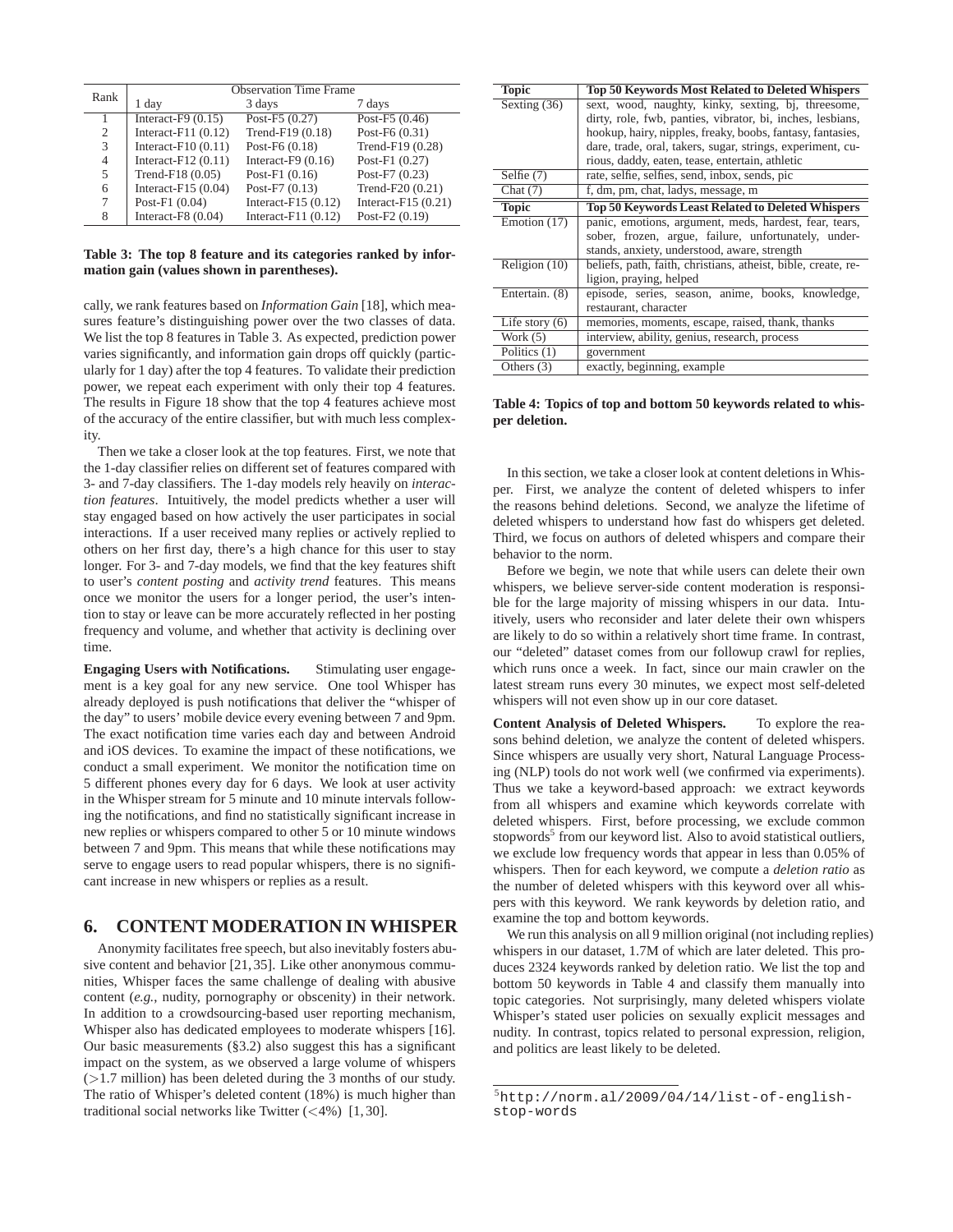

**Figure 19: Deletion speed (coarse-grained). Figure 20: Deletion speed (fine-grained).**

**Deletion Delay.** Next we analyze the deletion delay of whispers, *i.e.* how long do whispers stay in the system before they are deleted? Recall that our reply crawler works once a week, and thus detects deleted whispers on the granularity of once a week. As shown in Figure 19, the majority (70%) of deleted whispers are "deleted" within one week after posting. A small portion (2%) of whispers have stayed for more than a month before deletion. Since most whispers lose user attention after one week (Figure 5), we believe these deletions are not the results of crowdsourcing flagging, but deleted by Whisper moderators.

To get a more fine grain view of whisper deletions, we perform a period of frequent crawls on a small set of whispers. On April 14, 2014, we select 200K new whispers from our crawl of the latest whisper stream, and check on (recrawl) these whispers every 3 hours over a period of 7 days. Of the 200K whispers, 32,153 whispers are deleted during our monitoring period (a week). The more fine-grained distribution of the lifetime (hourly) of these whispers is shown in Figure 20. We find the peak of whisper deletion to be between 3 and 9 hours after posting, and the vast majority of deletions happen within 24 hours of posting. This suggests that the moderation system in Whisper works quickly to flag and remove offensive whispers. However, it is unclear whether this level of responsiveness is sufficient, since user page views focus on the most recent whispers, and moderation after 3 hours is possibly too late to impact the content most users see.

**Characterizing Authors of Deleted Whispers.** Finally, we take a closer look at the authors of deleted whispers to check for signs of suspicious behavior. In total, 263K users (25.4%) out of all users in our dataset have at least one deleted whisper. The distribution of deleted whispers is highly skewed across these users: 24% of users are responsible for 80% of all deleted whispers. The worst offender is a user who had 1230 whisper deleted during the time period of our study, while roughly half of the users only have a single deletion (Figure 21).

We observed anecdotal evidence of duplicate whispers in the set of deleted whispers. We find that frequently reposted duplicate whispers are highly likely to be deleted. Among our 263K users with at least 1 deleted whisper, we find 25K users have posted duplicate whispers. In Figure 22, we plot each user's number of duplicated whispers versus the number of deleted whispers. We observe a clear clustering of users around the straight line of  $y = x$ . This indicates that when users post many duplicated whispers, there's a higher chance that most or all duplicated whispers are deleted.

We also observe that authors of deleted whispers change their nicknames more often than the average user. Figure 23 shows the distribution of total number of nicknames used by each user. We categorize users based on how many deletions they have, and also include a baseline of users with 0 deletions. We find users with no deletion rarely change their nicknames, if ever, but nickname changes occur far more frequently for users with many deleted



**Figure 21: # of Deleted whispers per user.**

**Figure 22: Duplicated vs. deleted whispers.**

whispers. We speculate that perhaps users change their nickname to avoid being flagged or blacklisted. Since users cannot see their own GUID when using the app, they may assume the system identifies them using only their nickname.

### **7. TRACKING WHISPER USERS**

In the final component of our Whisper study, we take a close look at a vulnerability that exposes detailed location of Whisper authors to the system. In practical terms, this attack allows a Whisper user to accurately track (or potential stalk) another Whisper user through whispers they've written, by writing simple scripts that query Whisper servers. This attack demonstrates the inherent risks to user privacy in mobile applications, even for apps that target user anonymity as a core goal. Note that we met the Whisper team in person and informed them of this attack. They are supportive of this work, and have already taken steps to remove this vulnerability.

In this section, we describe details of this location tracking attack. The attack makes use of Whisper's "nearby" function, which returns a list of whispers posted nearby, attaching a "distance" field to each whisper. The attack generates numerous "nearby" queries from different vantage points, and uses statistical analysis to reverse engineer the whisper author's location. We validate the efficacy of this attack through real-world experiments.

### **7.1 Pinpointing User Locations**

We start by describing the high-levels of the attack: when a user (*i.e.* the victim) posts a new whisper, he exposes his location to the Whisper server. An attacker in an nearby area can query the nearby list to get their "distance" to the whisper author. The methodology is simple: the attacker can move to different (nearby) locations and query the nearby list for the distance to the victim. Using multiple distance measurements, the attacker can *triangulate* the whisper author's location. The fact that Whisper does not authenticate location in its queries makes this easier, an attacker can issue numerous distance queries from different locations all while sitting in the comfort of her living room.

With a bit more effort, an attacker can even track the victim's movement over time, by triangulating his location every time he posts a whisper. In practice, this means the attacker can physically go and stalk the victim. While the effective error is roughly 0.2 miles (details below), it is more than sufficient to infer the victim's movement to specific points of interest. Considering most Whisper users are young adults or teenagers [4], this attack can lead to severe consequences.

**Distance Granularity and Errors.** Implementing this attack is nontrivial. Whisper's design team has always been aware of location tracking risks to its users, and built in basic defense mechanisms into the current system. First, they apply a distance offset to every whisper, so the location stored on their servers is always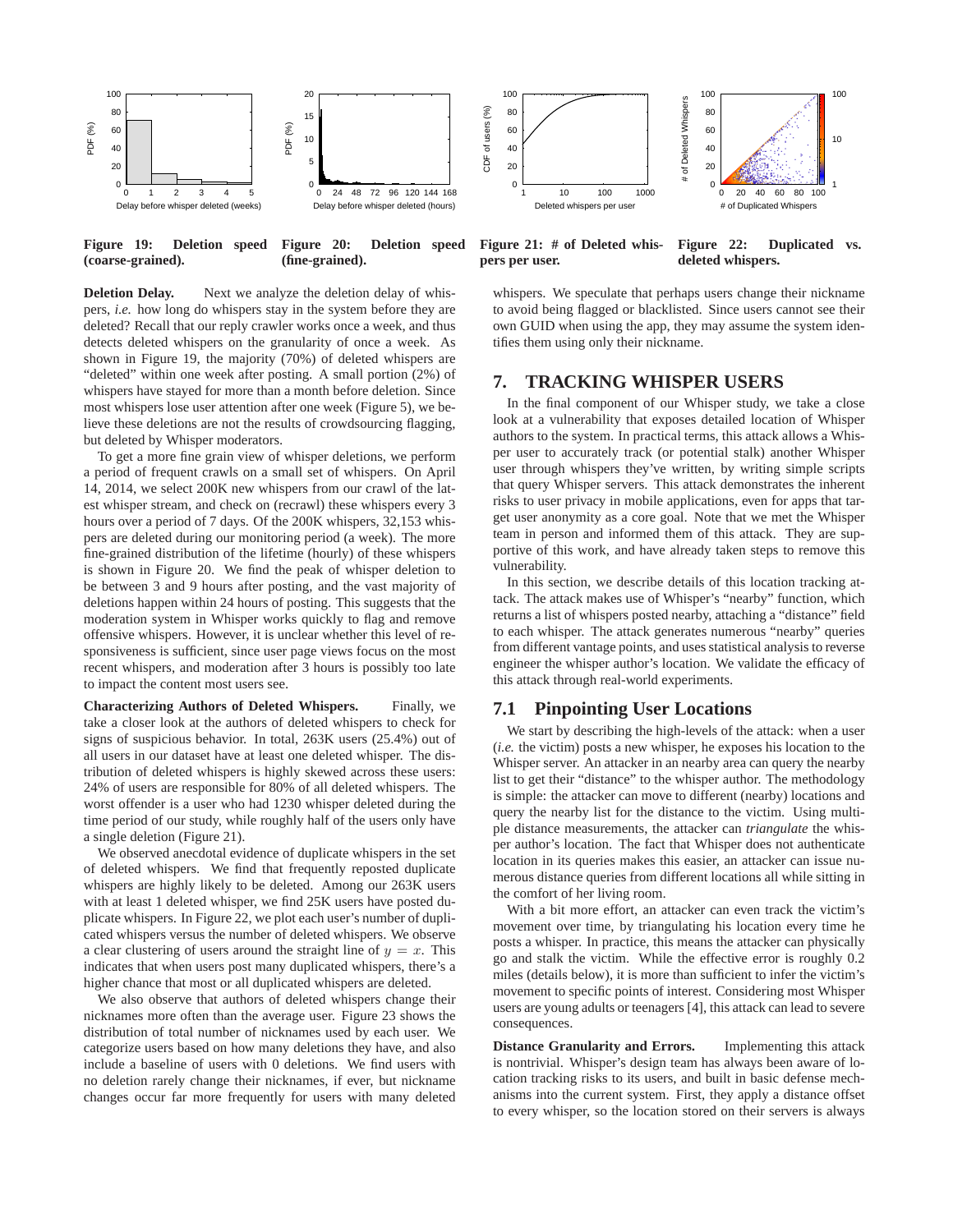



**Figure 23: User's number of deletions vs. number of nicknames.**



**Figure 24: Estimating the distance and direction to the victim.**





**Figure 25: True distance vs. measured average distance (**>**1 mile).**



**Figure 26: True distance vs. measured average distance (within 1 mile).**

**Figure 27: The final error distance of the attack.**

**Figure 28: Number of hops to approach the victim.**

off by some distance to the actual author location. Second, the distance field returned by the nearby function is a coarse-grained integer value (in miles). This was a recent change made by Whisper in February 2014, before which the nearby function returned distances with decimal values. Third, Whisper server adds a random error to the answer to each query, *i.e.* when we query the nearby list repetitively from the same location, each query returns a different distance for the same whisper. The specific error function is unknown.

Attack Details. To accurately pinpoint a user location, our approach is to extensively measure the "distance" from different vantage points, and use large-scale statistics to infer user's location. Specifically, our attack exploits a key property of Whisper: servers allow anyone to query the nearby list with arbitrarily selfreported GPS values as input, and impose no rate limits on such queries. This effectively helps us to overcome the limitations (*i.e.* random error, coarse granularity) on the returned distance. First, we can reduce or eliminate per-query noise by taking the average distance across numerous queries from the same observation location. Second, even though the absolute distance is still not accurate, we can estimate the *direction* to the victim based on the measurements from different locations. Then with distance and direction, an attacker can repeat the measurement from a location closer to the victim, thus iteratively deducing the victim's real location.

We use a simple example to illustrate how this works. Suppose user  $A$  (attacker) finds user  $B$  (victim)'s whisper in the nearby list, and  $A$  wants to pinpoint  $B$ 's location:

- 1. A queries the nearby list to get its current distance  $(d)$  to victim B (averaged across multiple queries).
- 2. To estimate the direction, A needs additional observation points. We pick 8 points  $\{A_1, A_2, ... A_8\}$  evenly distributed on a circle centered at  $A$  with radius  $d$  (Figure 24). From each point, A queries the nearby list to measure its distance to victim  $\{d_1, d_2, ..., d_8\}$ . Suppose X is a dot on the circle, then objective function  $Obj = \sqrt{\frac{\sum_{i=1}^{8} (|\overrightarrow{A_i} \overrightarrow{X}| - d_i)^2}{8}}$  $rac{a_1A - a_1}{8}$  reaches the minimum if  $\overrightarrow{AX}$  is the right direction to the victim.

3. Then the attacker moves to the next location using  $\overrightarrow{AX}$  and d, and repeats step 1 and 2. The algorithm terminates if  $d \leq$  $Three<sub>1</sub>$ , or the distance d from two consecutive rounds differs  $\langle$  Thre<sub>2</sub>.

In practice, the attacker can script all queries with forged GPS values and does not need to physically move.

**Distance Error Correction.** Finally, we introduce a final step that uses physical measurements to calibrate and add an additional "correction" factor to location data.

We first post a target whisper at a predefined physical location  $L$  (on UCSB campus). Then we measure distances to  $L$  using the nearby list from a set of observation points, each with known ground-truth distances to  $L$ . The ground-truth distance ranges cover from 1 to 25 miles (in 5 mile increments) and again from 0.1 to 0.9 miles (in 0.1-mile increments). At each increment, we use 8 observation points (as specified above) and use each to query the nearby list 100 times. Figure 25 and Figure 26 plot the ground-truth distance versus the measured distance (for 25, 50 and 100 requests per location). For distances greater than 1 mile, we find that our estimates underestimate true physical distance to the victim. Within 1 mile, it clearly overestimates. This mapping between true and measured distance serves as a guide for generating our "correction factor," which is applied to the final estimate.

## **7.2 Experimental Validation of the Attack**

**A Single-target Experiment.** We first post a whisper at a pre-defined location on UCSB campus as the target (victim). Then we run the attack algorithm starting from distances of 1, 5, 10 and 20 miles away from the victim. Our algorithm takes the average distance over 50 queries per location, and terminates when the estimated distance from consecutive rounds differ  $< 0.1$  mile or when estimated distance < 0.5 mile (based on Figure 26). We repeat each experiment 10 times and test the performance with and without our distance *error correction factor*. Results are shown in Figure 27 and Figure 28.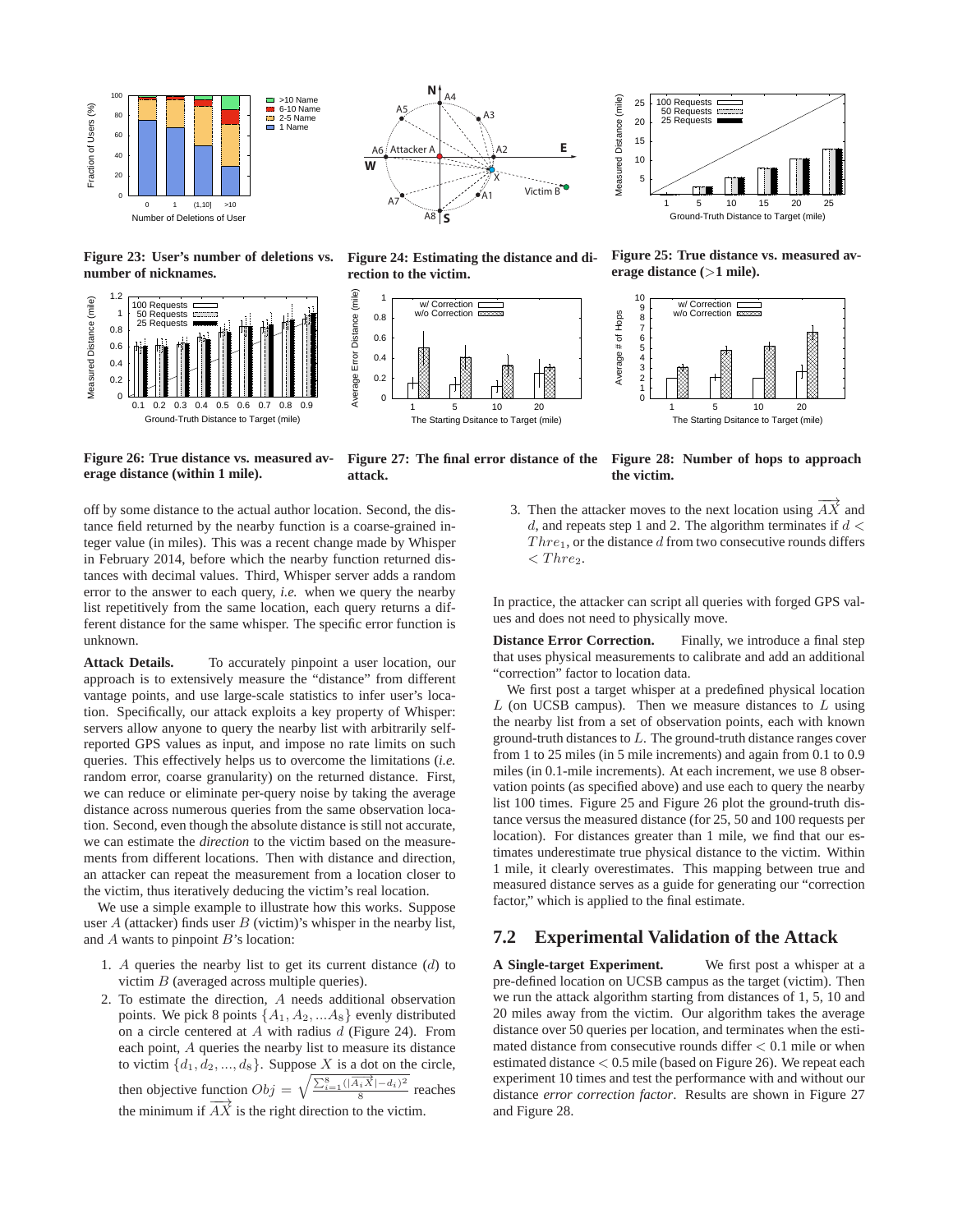We make two key observations. First, the algorithm is very accurate. The final error distance, *i.e.* distance from the estimated victim location to the ground-truth location, is only 0.1 to 0.2 miles. With a radius of 0.2 miles, attackers can already effectively identify user's significant points of interest (*e.g.*, home, work, shopping mall) and reconstruct a victim's daily routine using mobility traces [3]. Second, the results show that distance error correction improves algorithm accuracy significantly and reduces the number of iterations needed to determine the victim's location.

**Geographically Diverse Targets.** To make sure our results are not biased and specific to a single location, we apply the correction factor computed from local measurements (Figure 25 and Figure 26) to carry out attacks in different cities. More specifically, we post target whispers in Santa Barbara and Seattle Washington, Denver Colorado, New York City, New York and Edinburgh Scotland. All whispers are posted via an Android phone with forged GPS coordinates. Then we run the algorithm with distance error correction. We find the final error distances are consistently less than 0.2 miles, and that our correction factor can be generalized to improve estimation accuracy regardless of geographic region.

### **7.3 Countermeasures**

This type of statistical attack cannot be mitigated simply by adding more noise into the system. Attackers can always apply increasingly sophisticated statistical and data mining tools to eliminate noise and determine the true location of a whisper. Instead, the key is to restrict user access to extensive distance measurements. This means putting more constraints (*e.g.*, rate limits) on queries to the nearby list. For instance, one approach is to enforce per-device rate limits. Another is detect fake GPS values, either by relying on client hardware (difficult) or by detecting "unrealistic" movement patterns by potential attackers. Finally, the ultimate defense is to simply remove the "distance" field altogether. While the Whisper engineering team has already addressed this issue, we are not aware of the specific steps they took to do so.

# **8. RELATED WORK**

**Online Social Networks.** Over the last few years, researchers have performed measurement studies on online social networks (OSNs) including Facebook [36,39], Twitter [8,25], Pinterest [12], and Tumblr [9]. Today's OSNs have stored large volumes of sensitive data about users (*e.g.*, personal profile, friending information, activity traces), all of which pose potential privacy risks. Various techniques have been proposed to compromise user anonymity and infer users' sensitive information from social network data [5, 26, 27, 44]. Our study focuses on anonymous social networks, which prioritize user privacy at the cost of eliminating persistent identities as well as social links.

**Anonymous Online Communities.** Anonymous online services allow users to post content and communicate without revealing their real identity. Researchers have studied various anonymous platforms including anonymous forums [32], discussion boards [6, 23] and Q&A sites [21]. Most earlier works study user communities focusing on content and sentiment analysis. More recently, anonymous social networks have emerged, particularly on mobile platforms. A recent work [31] conducted a user survey on SnapChat to understand how they used the anonymous social app. In comparison, our study is the first to quantitively study user interaction, user engagement, and security implications in the anonymous Whisper network.

**Device Localization.** Our attack algorithm to localize Whisper users is inspired by existing techniques used for device localization in wireless (mobile) networks [15, 20, 43]. We differ from existing techniques in our approach to deal with the random errors injected by Whisper server. Also, our contribution is more on identifying and validating the security vulnerability instead of the localization algorithm itself.

### **9. CONCLUSION AND FUTURE WORK**

Anonymous, mobile-only messaging apps such as Whisper mark a clear shift away from traditional social networks and towards privacy-conscious communication tools. To the best of our knowledge, our study is the first large data-driven study of social interactions, user engagement, content moderation and privacy risks on the Whisper network. We show that without strong user identities or persistent social links, users interact with random strangers instead of a defined set of friends, leading to weak ties and challenges in long-term user engagement. We show that even in anonymous messaging apps, significant attacks against user privacy are very feasible. We believe that this shift towards privacy in communication tools is here to stay, and insights from our study on Whisper provides value for developers working on next generation systems in this space.

Whisper is not only a social communication tool, but also a network for sharing anonymous content. Analysis and modeling of topics and sentiments in Whisper would be interesting topics for future work. For example, whether and how do users establish communities around "topics" or "themes"? How can anonymous posts and conversations impact user sentiment and emotions? How does user behavior on Whisper compare to those of existing content networks such as Digg and Quora?

# **Acknowledgments**

We would like to thank our shepherd Alan Mislove and the anonymous reviewers for their comments. This project was supported in part by NSF grants IIS-1321083, CNS-1224100, IIS-0916307, by the DARPA GRAPHS program (BAA-12-01), and by the Department of State. Any opinions, findings, and conclusions or recommendations expressed in this material are those of the authors and do not necessarily reflect the views of any funding agencies.

### **10. REFERENCES**

- [1] ALMUHIMEDI, H., WILSON, S., LIU, B., SADEH, N., AND ACQUISTI, A. Tweets are forever: a large-scale quantitative analysis of deleted tweets. In *Proc. of CSCW* (2013).
- [2] ANDREESEN, M. Public tweets. Twitter, March 2014.
- [3] ASHBROOK, D., AND STARNER, T. Using gps to learn significant locations and predict movement across multiple users. *Personal Ubiquitous Comput. 7*, 5 (2003), 275–286.
- [4] ASSOCIATED PRESS. Whispers, secrets and lies? anonymity apps rise. USA Today, March 2014.
- [5] BACKSTROM, L., DWORK, C., AND KLEINBERG, J. Wherefore art thou r3579x?: anonymized social networks, hidden patterns, and structural steganography. In *Proc. of WWW* (2007).
- [6] BERNSTEIN, M. S., MONROY-HERNÁNDEZ, A., HARRY, D., ANDRÉ, P., PANOVICH, K., AND VARGAS, G. G. 4chan and/b: An analysis of anonymity and ephemerality in a large online community. In *Proc. of ICWSM* (2011).
- [7] BLONDEL, V. D., GUILLAUME, J.-L., LAMBIOTTE, R., AND LEFEBVRE, E. Fast unfolding of communities in large networks. *JSTAT 2008*, 10 (2008).